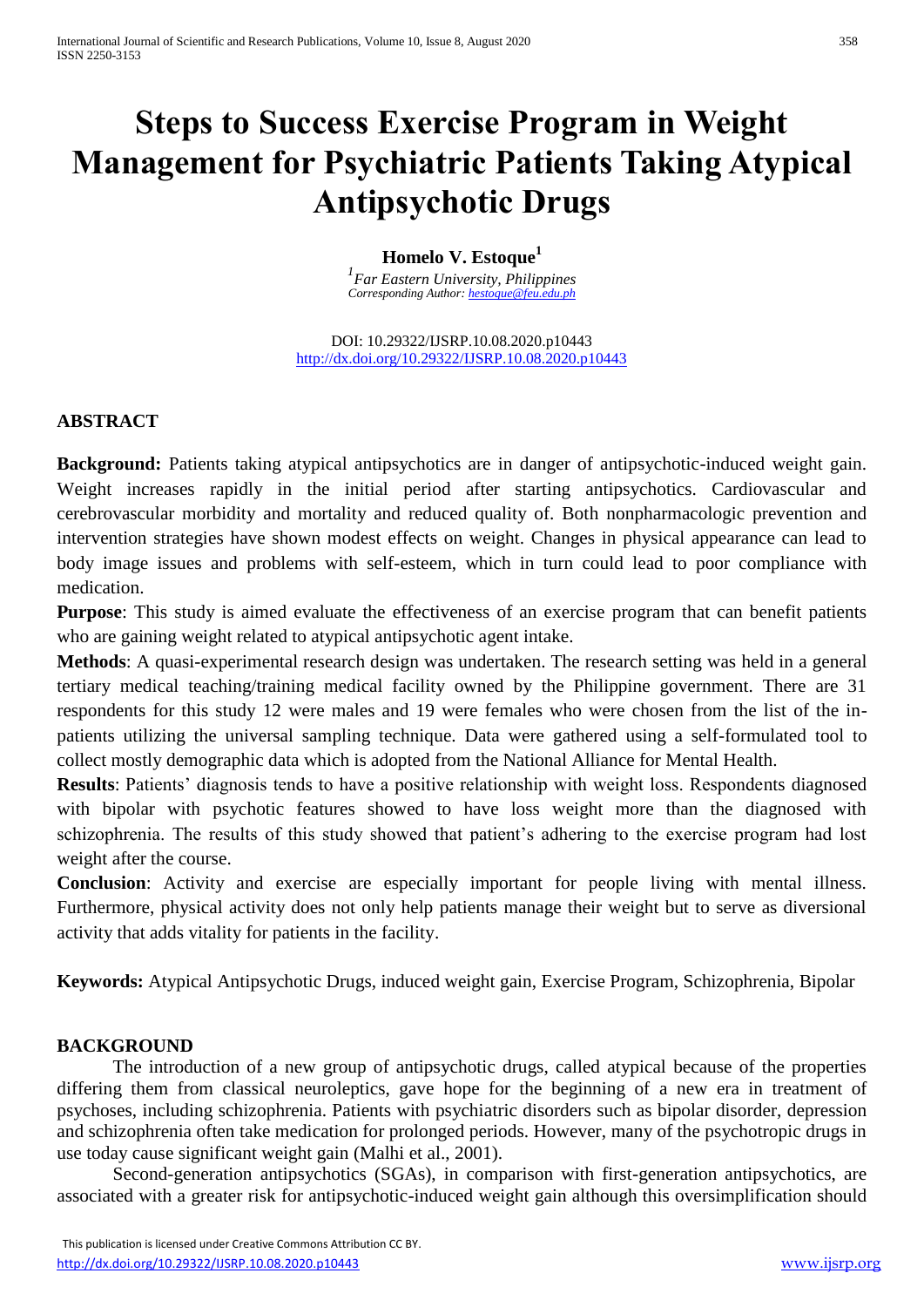be clarified by distinguishing across different antipsychotic drugs. Among SGAs, olanzapine appears to cause the most significant weight gain, while ziprasidone seems to cause the least. (Martínez-Ortega et al., 2013)

Nursing profession has played a vital role in the health promotion, disease prevention and wellness. Thus, the researcher conducted this study to the induced weight gain effects of atypical antipsychotics medications. Weight gain as defined is bodybuilding that increases muscle mass and body weight. Moreover, it is established that weight gain is a frequent side effect of antipsychotic medication which has serious implications for patient's health and wellbeing. Weight gain is important both from the clinical subjective point of view as associated with serious somatic consequences and as a source of enormous mental distress (Faulkner et al., 2007).

Atypical antipsychotics (AT) and stress are related to weight gain in individuals with severe mental illness (Hampton et al., 2018). People with serious mental illnesses (SMI) such as schizophrenia, bipolar disorder and major depressive disorder, have poorer physical health and significantly reduced life expectancy compared with the general population (Every-Palmer et al., 2018).

Further, Patients who are taking atypical antipsychotics are in danger of antipsychotic-induced weight gain. Weight increases rapidly in the initial period after starting antipsychotics (Dayabandara et al., 2017a). Further, cardiovascular and cerebrovascular morbidity and mortality and reduced quality of. Both nonpharmacologic prevention and intervention strategies have shown modest effects on weight. Furthermore, changes in physical appearance can lead to body image issues and problems with self-esteem, which in turn could lead to poor compliance with medication (Eapen & John, 2011).

Currently there are no established intervention program for patients whatever their diagnosis, who are taking atypical antipsychotic medication against induced weight gain in the research facility and thus the purpose of this study was to establish an exercise program that can benefit patients not only in the research locale but also to other patient who are experiencing the atypical antipsychotic induced weight gain.

# **OBJECTIVE**

This study is aimed to evaluate the effectiveness of an exercise program that can benefit patients who are gaining weight related to atypical antipsychotic agent intake.

# **METHODS**

### *Study Design*

This study was designed to use quasi-experimental design; however, it lacks randomization because it used the universal sampling method that served as the baseline data after respondent underwent the intervention program. This scheme permits the researcher to examine the change in respondents' weight.

This study utilized an exercise program entitled "Steps for Success" adapted from the National Alliance for Mental Health. Respondents where purposively selected from the group of patients admitted in the psychiatric facility. Thirty in-patients were selected according to a set of criteria where the researcher deemed to be significant for the purpose of the study. Participants of the program underwent a 30-minute exercise program, comprising of a 10-minute routine activity, 10-minute exercises and 10-minute cool down activities. This exercise program was instituted for a total of four weeks or 28 days. According to the study entitled Second Generation Antipsychotic Use in Schizophrenia and Associated Weight Gain: A Critical Review and Meta-Analysis of Behavioral and Pharmacologic Treatments, a small group of 16 participants of which eight had schizophrenia, have found out that weight loss can start as early as four weeks (Das et al., 2012).

The degree of participation of the participants varies as to their attention span. Here, patients with mental health disorder such as those diagnosed with bipolar disorder has impaired attention span (Camelo et al., 2013). This may delimit the goals of the program, but it is manageable.

In addition, at the end of four weeks intervention, effectiveness was evaluated according to the set of parameters to judge the program to be effective. Moreover, it is also considered that participation of the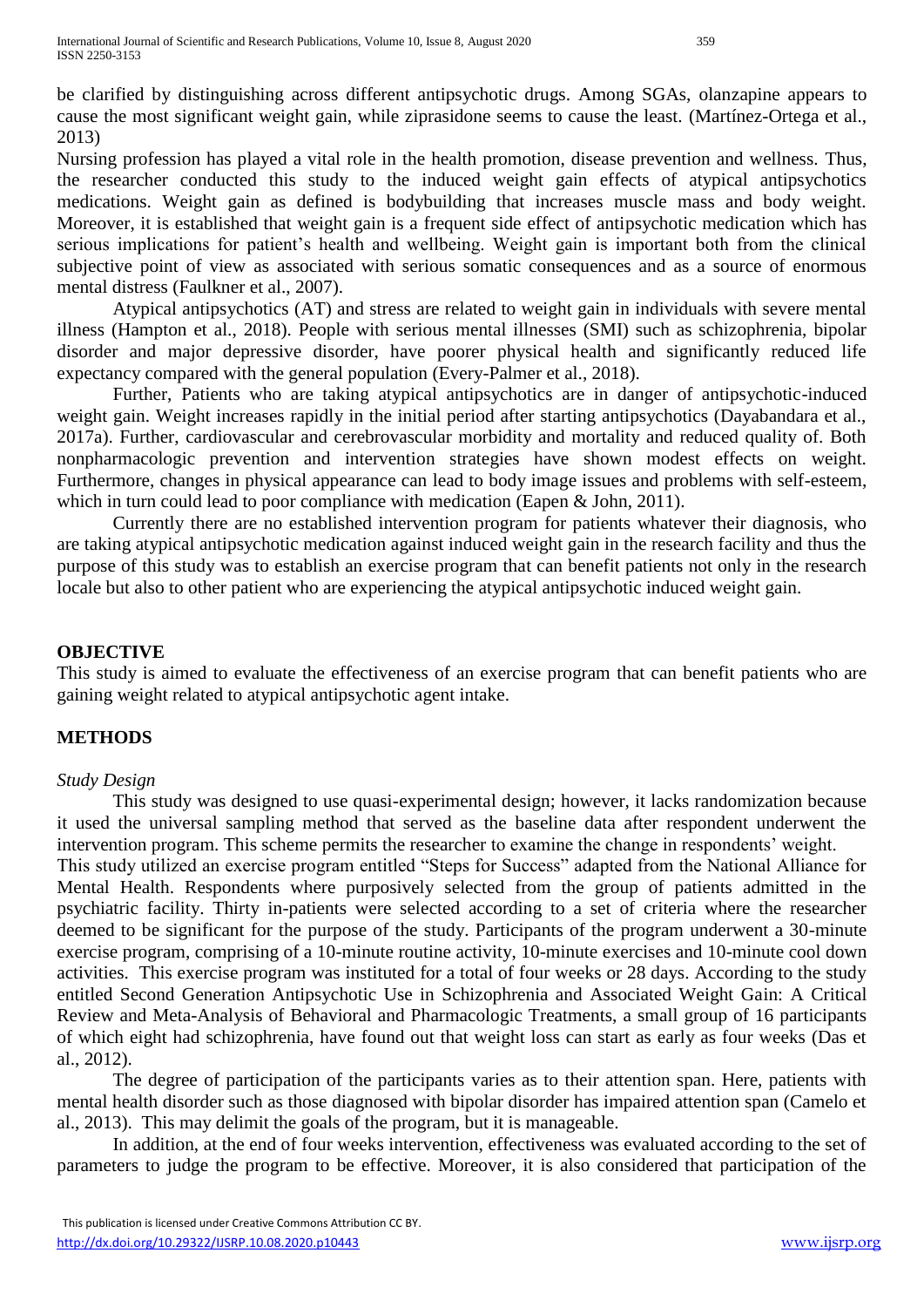respondents is also perceived to constrain in effect to their diagnoses, thus necessity to include it as one of the variables of the study.

Furthermore, this study does not aim to cure any health conditions that the respondents have during the course of the study but to determine the effectiveness of health promotion towards healthy body weight maintenance among patients taking antipsychotic agents.

# *Ethical Procedures*

Ethical issues were considered in undertaking this study in which all article used were properly cited. Ethical review board of the author's university affiliation approved the study. Further, approval from the concerned individuals was secured before data collection. The gathered data were handled with utmost respect and confidentiality. As such, the researcher intensifies consent letters to the institution where the study was conducted. The participants were made to understand the purposes of the research, the expected duration, their right to decline to participate and to withdraw from the research; the foreseeable consequences of declining or withdrawing and the potential risk. Limitations of confidentiality were also explained, the incentive for participation, and whom to contact with regard to questions about the research and their rights. Confidentiality was strictly observed in the whole process of research. More so, voluntary participation was ensured*.*

# *Participants and Sampling Scheme*

A total of thirty-one (31) respondents were chosen to participant in this study of which twelve are male and nineteen were females. This study utilized the universal sampling technique since [explain why universal sampling was used]. The patient's present weight was measured, and their individual medication regimen was reviewed. After measurement and review, respondents and participants for this study were selected based on the criteria. The criteria for selection was a) taking atypical antipsychotic medication b) with weight gain more than 10 percent of the baseline weight and c) must be an in-patient of the psychiatric facility. The exclusions include, out-patient, those weight gain which is not more than ten (10%) percent of the baseline weight and those who are physically unable to do the activities of daily living.

### *Research Instrument*

The basic tool that the researcher used in order to obtain information from the respondents was the researcher made questionnaire adapted from the exercise program entitled "Steps to Success" from the National Alliance for Mental Health. A questionnaire deals with the respondent's demographic profile in terms of gender, age, medication taken, anthropometric This was the exercise program that was implemented to the respondents. This program is designed by the Center for Disease Control and Prevention to be administered to mentally challenged individuals. This tool includes recommended types of exercise that can suit best the above-mentioned patients.

A questionnaire deals with the patient's demographic profile in terms of gender, age, medication taken, anthropometric measurements and the patient's diagnosis was made available as well. It contains the history of the patient; this includes how long the patient had been in atypical antipsychotic therapy, weight history as well as the nutritional assessment of the patient.

To measure the weight differences, weight before the treatment was obtained first as to contrast it to the weight post treatment and this was recorded in the questionnaire.

A weighing scale in the facility was used in obtaining the daily weight of the patients. Patient's weights are measured before and after the program using the same weighing scale, using the same clothing and the same time daily.

Moreover, the research instrument contains all necessary and relevant information that involves weight management of these patients. The self-made questionnaire first part is the demographic data, which describes the patient's profile, the preliminaries which includes the baseline weight, the activities of daily living and the kind of diet the patient is taking. Part two of the questionnaire describes the degree of patient's participation in the intervention program, recent changes in the diet and the comments for the intervention program. The Step Up to Success Program is already described in the above statements and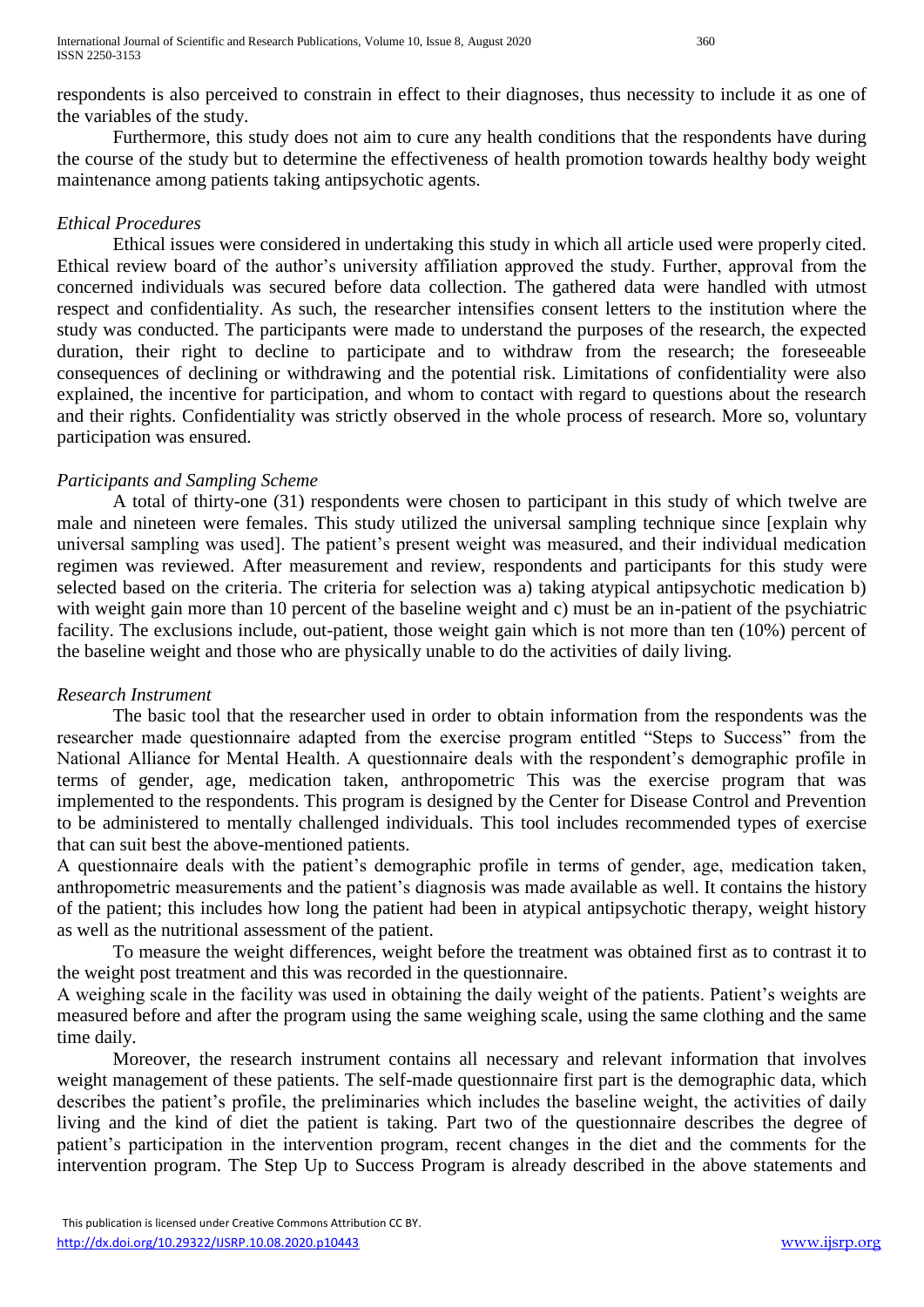International Journal of Scientific and Research Publications, Volume 10, Issue 8, August 2020 361 ISSN 2250-3153

lastly, the weight monitoring chart serves as a tool to tract the changes in the patient's weight throughout the intervention program.

# *Statistical Treatment of Data*

The following tools were used for the analysis of the data gathered:

To determine the profile of the respondents in terms of age and gender, the descriptive statistics was used using the mean, median, mode and standard deviation. For the brand of atypical antipsychotic and patient's diagnosis, the frequency and percentage were used.

To find out the significant reduction of weights among patients after the intervention, the paired t-test was used before and after the intervention.

To know if significant relationship between age, gender, and brand of atypical antipsychotic agent used, patient's diagnosis and weight loss exist, the multiple linear regression was used.

All data was set at 0.06 level of significance for the rejection and acceptance of null hypothesis using the Minitab software version 15.

# **RESULTS**

This study mostly composed of female respondents compared to males. This is due to the fact that at the time of the study there was more female admitted patients compared to males. Bipolar disorder is more common in women that in men, 1 in 4 women will require treatment for depression at some time, compared to 1 in 10 men. The reasons for this are unclear but are thought to be due to both social and biological factors. It has also been suggested that depression in men may have been may have been under diagnosed because they present to their General practitioner with different symptoms (National Institute for Clinical Excellence, 2003).

Moreover, researchers found out that when it comes to mental illness sexes differ. Women are more likely to be diagnosed with anxiety and depression, while men tend toward substance abuse or antisocial disorders (Vaillant, 2003).

Furthermore, it is also supported the idea above that women are more likely to have been treated for a mental health problem than men (29% compared to 17%) (Gunnell & Harbord, 2003). This could be because, when asked, women are more likely to report symptoms of common mental health problems.

Moreover, the result revealed that there are more patients prescribed with risperidone compared to other antipsychotic brands. This increase in risperidone use is due to the fact that only one doctor manages most of the respondents, hence it showed that this is the drug preferred by the doctor. Moreover, risperidone as a second-generation antipsychotic drug is less sedating compared to other atypical antipsychotics thus allow the patient to continue with usual activities without fear of encountering accidents related to sedation. Furthermore, Risperidone is one of a number of 'atypical antipsychotics' which are currently being marketed for the treatment of those with schizophrenia, largely on the basis of claims of improved tolerability and effectiveness compared to much cheaper conventional antipsychotics (Gilbody et al., 2016). However, in this same study, the authors also noted that risperidone possess less favorable effects such as it is less acceptable to clients because of its higher occurrence of extrapyramidal side effects, and slight improvement of mental states. Thus, despite the notable unfavorable effects, it is not surprising that this medication will be favored more in the treatment of mental illness.

Risperidone's relative lack of extrapyramidal syndromes at effective doses indicates that risperidone has a substantially better efficacy/side-effect ratio when compared with conventional compounds. Patients who are unable to tolerate other antipsychotic at does that are needed to control psychotic symptoms are likely to respond better to risperidone. It may also be more effective agent for patients with negative symptoms and in certain groups unresponsive to trials of typical agents. Thus, with these benefits that patient can get from risperidone, no doubt that psychiatrist prescribes such medication.

The study showed that most of the respondents are diagnosed with bipolar disorder with psychotic features followed by clients with schizophrenia. Patients with bipolar disorders are usually admitted in the hospitals because when these patients experience relapse other conditions, they become dangerous to both themselves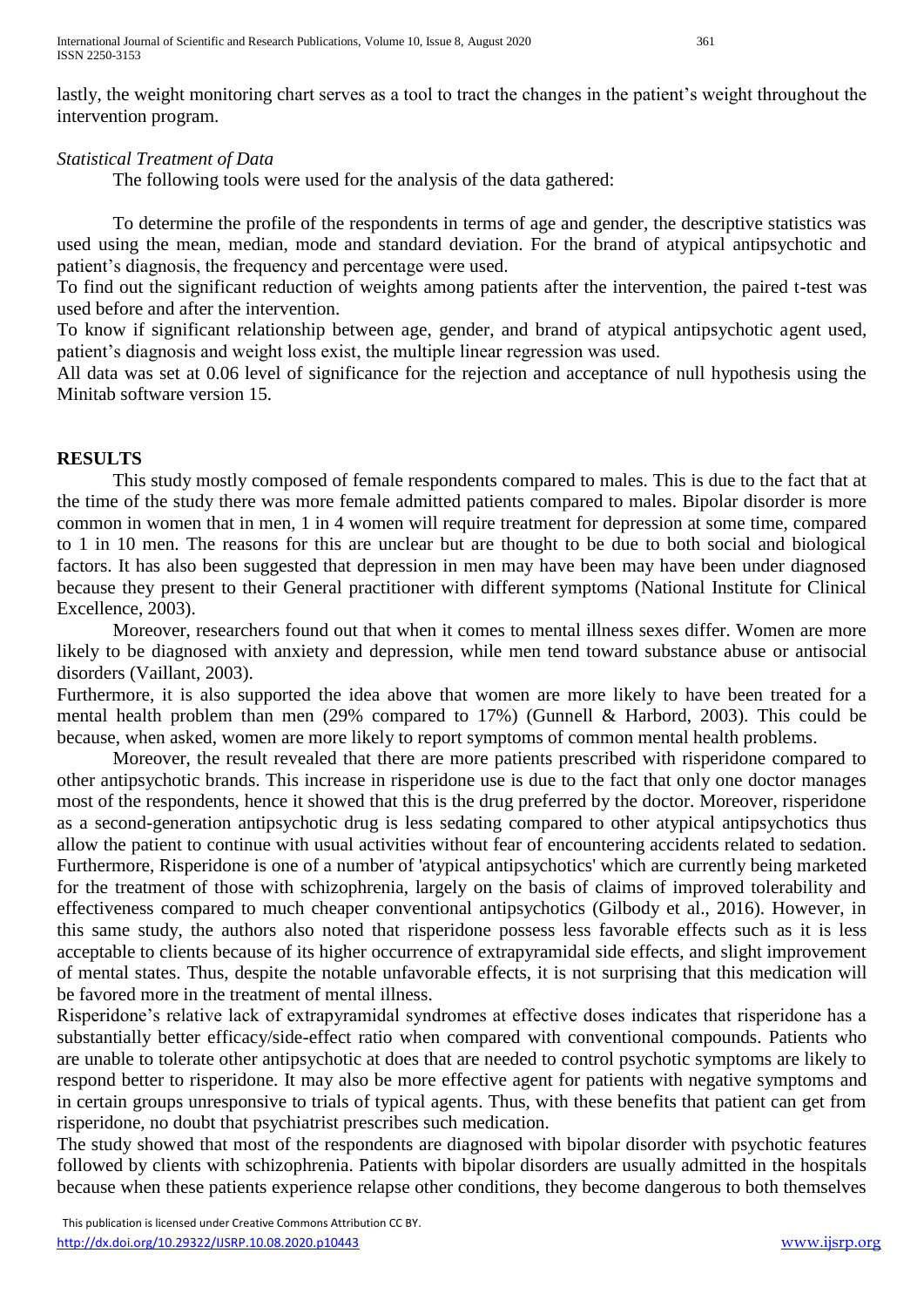and to those individuals around them. Furthermore, patients at the height of their manic episode will be difficult to handle by their caregivers, thus, most caregivers would opt for their patients to be admitted in the hospital than being cared at home.

The issue of violence is particularly perplexing in connection with the role of psychiatric disorders as contributing factors. Several psychiatric conditions, including bipolar disorder, have been implicated with increased rates of violent behavior (Feldmann, 2001). Bipolar patients are prone to agitation that may result in impulsive aggression during manic and mixed episodes. However, the breast spades, which can involve intense dysphoria with agitation and irritability, may also carry a risk of violent behavior. Even during euthymia, bipolar patients -especially those with comorbid features of borderline personality disorder -may have chronic impulsivity that predisposes them to aggression and thus would post a need to be admitted to be managed and for safety to be instituted not just for the patient itself but for people around them as well. Moreover, a study entitled "predictors of Trait aggression in bipolar disorder" it was mentioned that aside from treating the manic episode, other measures may be used if needed to quickly control aggressive behavior. These include sedating medication, seclusion, and restraint. it is important to provide an environment that minimizes overstimulation and includes clear interpersonal communication and limit setting (Garno et al., 2008). This can all be done in managed when a patient is confined in a mental health facility. Thus, more families opted to have their loved ones admitted.



Figure 1. Mean weight of the respondents in 30 days of Exercise

Figure 1 shows the mean weights of the respondents during the 30- day intervention period can be gleaned from the figure that maximum weight gain of the respondents was attained during the 9th day of the implementation period. This can be viewed as a challenge to the study which can be attributed to low expectations of weight loss attempts, reduced support from family and friends, adoption of unhealthy lifestyles, use of food as a coping strategy and attrition from weight loss programs (National Obesity Observatory, 2011). This increase is also due to the fact that clients' daily routine is, once the food is served, they will have to get in line for medication then they can go sleeping the rest of the day. The first day of the program the participants are still adjusting to their activities being introduced. However, the challenge to the study did not persist for along upon the establishment of the regular implementation of the exercise program. Day by day the respondents anticipate that they will be having the exercise program and weighing activities. In the second week of exercise program, they were nursing students who were assigned to the facility and they too conducted their own programs which include exercise programs but not in a regular basis. The researcher noticed that those respondents who were regularly participating in the program showed their mean weights gradually reduced with the highest weight loss attained on the 26th day of the implementation.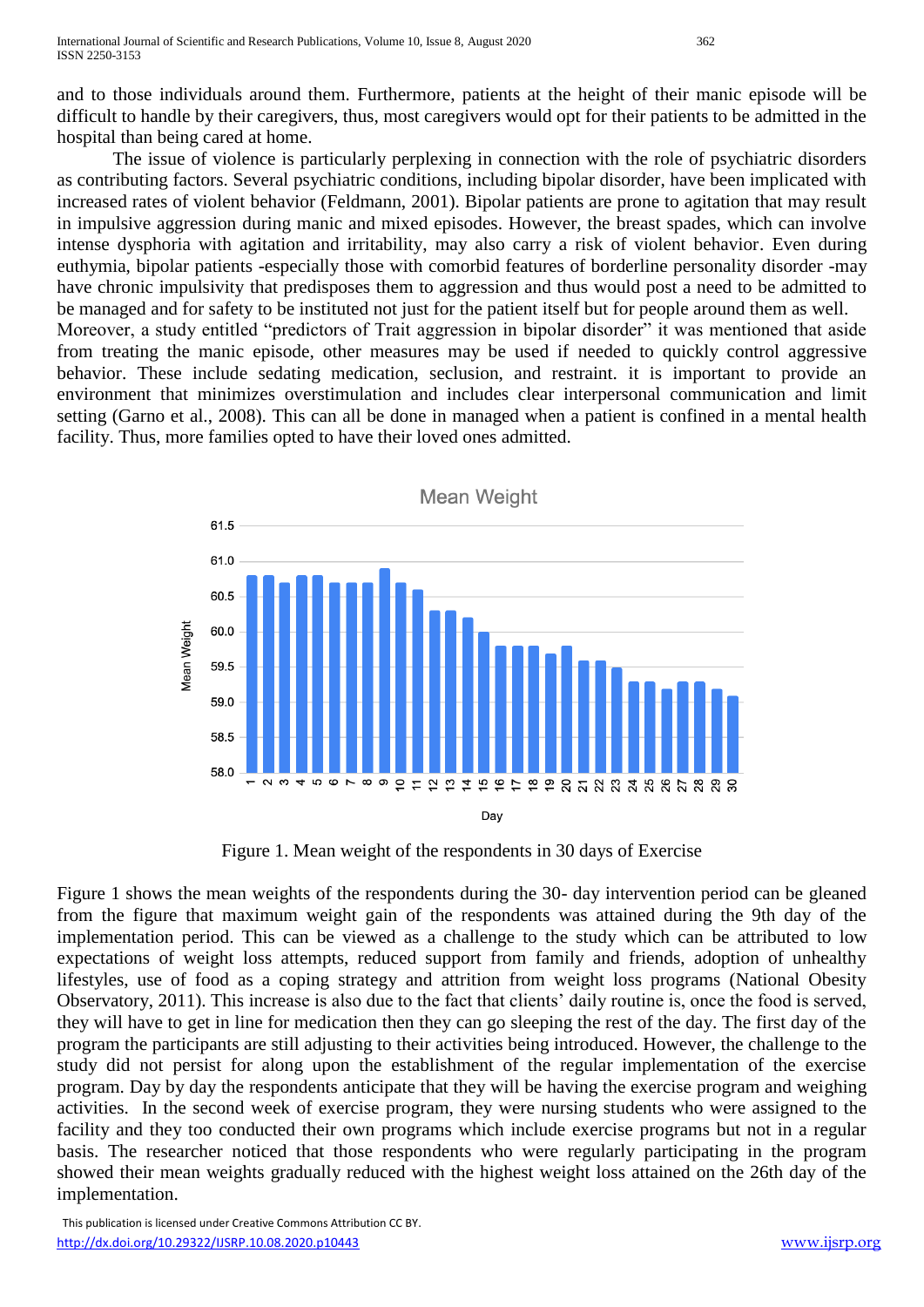International Journal of Scientific and Research Publications, Volume 10, Issue 8, August 2020 363 ISSN 2250-3153

In the study conducted by the team from John Hopkins University hospital, the author quoted that "we sought to dispel the perception that lifestyle programs don't work in this population". we brought a weight-loss program to them, tailored to the needs some people with serious mental illness (Wood, 2013). Moreover, the author concluded that their study was indeed helpful and effective in managing the weight of those mentally ill patients.

|              |     | Mean  | StDev | SE Mean | P Value |
|--------------|-----|-------|-------|---------|---------|
| Baseline     |     | 60.87 | 6.30  | 1.13    |         |
| Weight After | ـ ت | 59.23 | 6.49  | 1.17    | 0.00    |
| Difference   |     | .645  | 199   | 0.215   |         |

95% CI for mean difference: (1.206, 2.085)

T-Test of Mean difference= 0 (vs not 0): T-Value= 7.64

#### Table 1. Paired T-Test and CI: Baseline, Weight After

Figure 2 showed that there is a significant reduction of the respondent's weight after the intervention program had been implemented. In a study entitled Management of Antipsychotic-induced weight gain: Prospective Naturalistic Study of the Effectiveness of a Supervised Exercise Program, it has been conclusively ended that body weight and metabolic risk profile in patients receiving a typical antipsychotic medications can be effectively managed with a weight control program including physical activity (Poulin et al., 2007). Thus, in institutionalized mentally ill manage with second-generation antipsychotics a regular exercise program is needed to manage drug-induced weight gain.

In a study, it was found out that lifestyle interventions appear effective for treating overweight and obesity among people with serious mental illness. These included behavioral interventions and interventions targeting self-monitoring, dietary changes, nutrition education, fitness, exercise or physical activity (Naslund et al., 2017).

Moreover, it was concluded that the weight gain liabilities of antipsychotic drugs are partly associated with their ability to increase appetite. The long-term treatment with atypical antipsychotics is the same time increasing their appetite and weight (Werneke et al., 2013).

Nonpharmacologic interventions are important in the management of AIWG. Dietary counseling, exercise interventions, cognitive and behavioral strategies appear to be equally effective as individual and group therapies. All patients who are commenced on antipsychotics should be routinely provided with nutritional counseling and advice about a healthy lifestyle. Those who gain weight should be enrolled in structured program which monitors the adherence of patients to the management plan. Nonpharmacologic interventions appear to be more effective in patients treated with antipsychotics with a high propensity for weight gain (Dayabandara et al., 2017b).

| Gender | $\frac{0}{0}$ |
|--------|---------------|
| Male   | 38.71         |
| Female | 61.29         |
| Total  | 100           |

### Table 2. Profile of the Respondents in Terms of Gender

| Variables | P Value |
|-----------|---------|
| Weight    | 0.315   |
| Gender    |         |

#### Table 3. Weight Loss versus Gender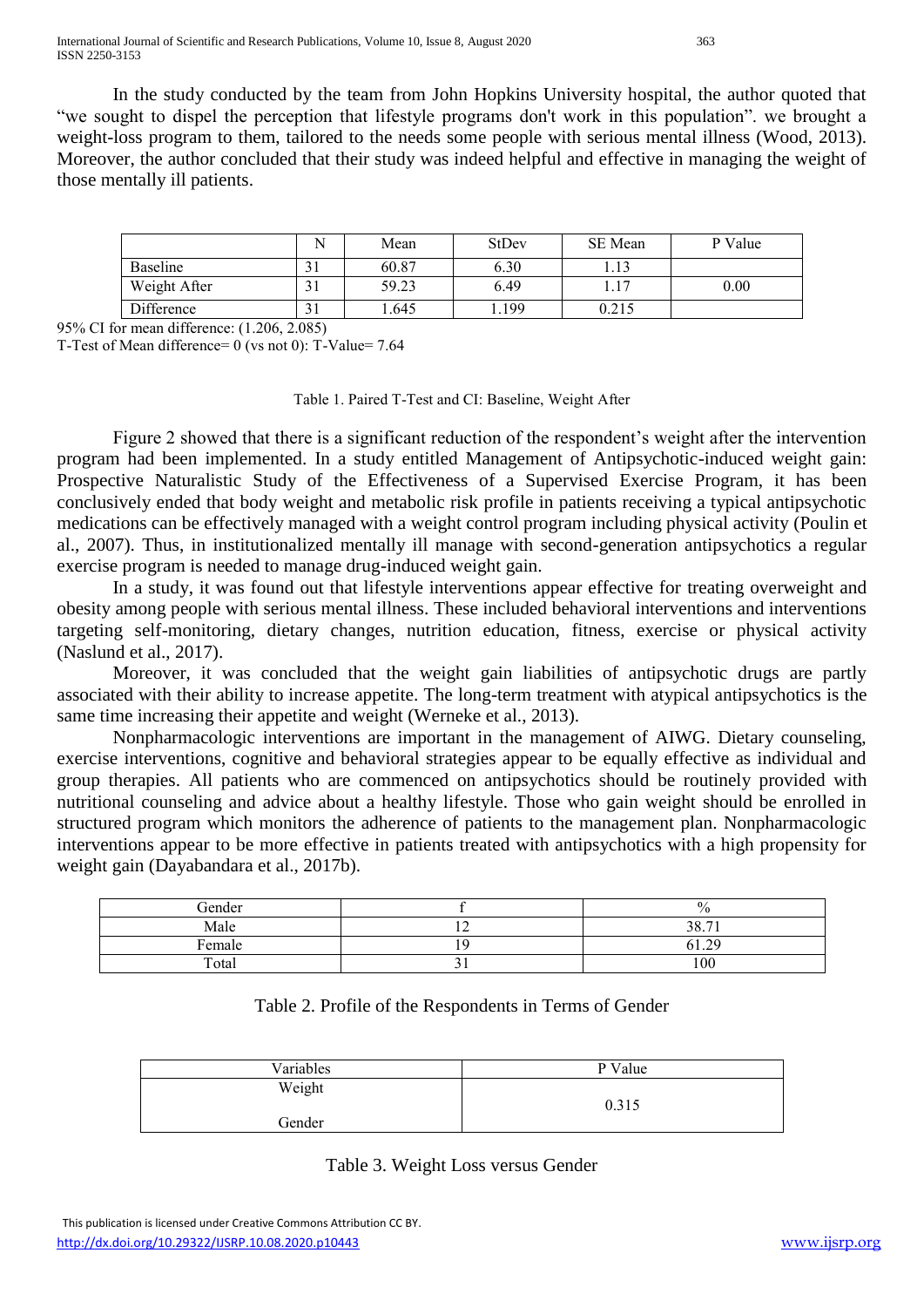Moreover, the computed probability value of 0.315 is greater than 0.05. This means that gender has nothing to do with weight loss. In one study, the analysis indicated that although men and women reported different motivation for and approaches to weight loss prior to their enrollment in the study, weight-related behaviors at study entry were similar, including meal patterns and leisure time physical activity. Further, in another study entitled "Acute weight gain, gender, and therapeutic response to antipsychotics in the treatment of patients with schizophrenia" the results concluded and indicated that gender was not a significant variable.

| Brand of Antipsychotic |          |
|------------------------|----------|
| Resperidone            | 70.97    |
| Olanzapine             | 16.13    |
| Quetiapine             | 06.45    |
| Aripiprazole           | 06.45    |
| Total                  | $\Omega$ |

# Table 4. Profile of the Respondents in Terms of Brand of Antipsychotic Medication used

| Variables    | P Value |
|--------------|---------|
| Weight       |         |
|              | 0.301   |
| <b>Brand</b> |         |

#### Table 5. Weight Loss versus Brand

In considering the brand of atypical antipsychotic, in a study entitled "Serious Mental Illness No Barrier To Weight Loss Success" it was concluded that, no matter if the patient is taking medications which are known to cause weight gain such as a typical antipsychotic medications and mood stabilizers for clients who are bipolar it showed that where the institution of this exercise program the respondents lose weight (Daumit et al., 2013). In addition, another study concluded that patients were able to lose weight no matter what a typical antipsychotic they were receiving (olanzapine, Clozapine, risperidone or quetiapine) with no significant differences between the drugs. The study was designed to detect differences between drugs (Vreeland et al., 2003).

| Patient's Diagnosis                       |       |
|-------------------------------------------|-------|
| Schizophrenia with Auditory Hallucination | 06.45 |
| Disorganized Schizophrenia                | 25.81 |
| Schizophrenia                             | 29.03 |
| <b>Bipolar with Psychotic Features</b>    | 38.71 |
| Fotal                                     |       |

Table 6. Profile of the Respondents in Terms of Patient's Diagnosis

| Variables | P Value |
|-----------|---------|
| Weight    |         |
|           | 0.023   |
| Gender    |         |

Table 7. Weight Loss versus Diagnosis

Further, the study found out through a computed probability value of 0.023 that is lesser than 0.05 that the diagnosis of the client has something to do with weight loss.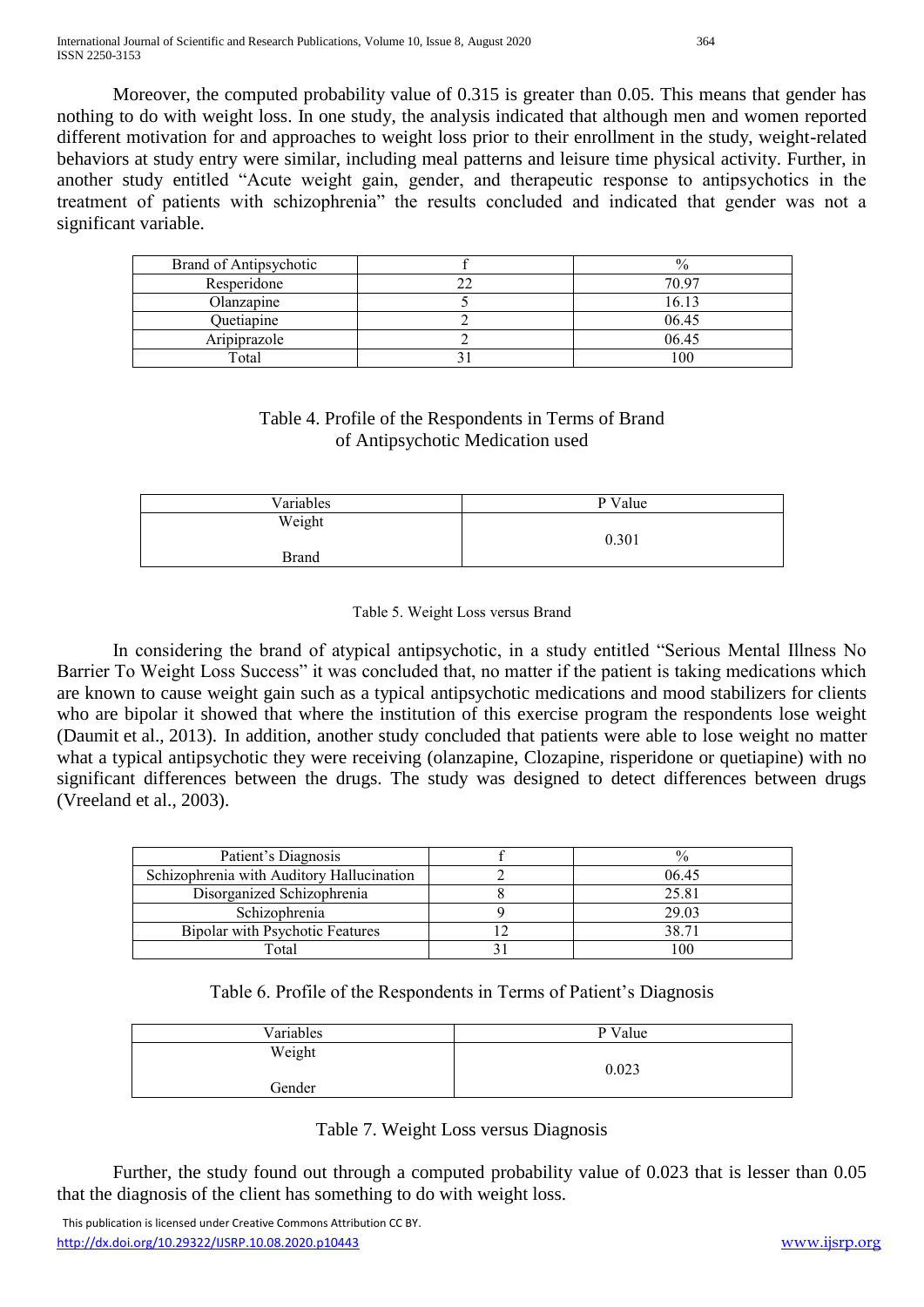In a study entitled "Exercise and Mood-Exploring the Role Of Exercise And Regulating Stress Reactivity In Bipolar Patients" it has been found out that depressive episodes and bipolar depressions are associated with a higher degree of agitation, hypersomnia, and more cycle model reputation thus leading to weight loss. Further, patients diagnosed with bipolar tends to lose weight more compared to schizophrenia patients (Edenfield, 2008). This is supported by the fact that Bipolar patients' characteristics such as being restless, sleeping little, behaving impossibly and taking part in a lot of pleasurable, high risk behaviors, such as spending sprees, impulsive sex, and impulsive business investments.

A review of empirically validated weight interventions for individuals with schizophrenia found that these programs emphasized nutrition, exercise, and behavioral change to stabilize or reduce weight. Subsequent reviews and results of meta-analyses support the efficacy of behavioral or psychoeducationbased interventions to stabilize weight and promote modest weight loss among individuals with schizophrenia. Components of these psychosocial interventions have included: 1) psychoeducation regarding diet and exercise, 2) goal setting, 3) self-monitoring of food and physical activity level, 4) caloric restriction, and 5) increase in physical activity. Clinical trials have found support for modest weight loss among individuals with severe mental illness who received the psychosocial intervention relative to those in the control condition (Niv et al., 2014). Participating in your chosen activities for at least 20 minutes per day, around four times per week, working up to 45 minutes per session can do a lot more, said the organization.

Additionally, participants with mental illnesses such as schizophrenia, bipolar disorder or major depression no barrier to weight loss. In a behavioral program such as exercise, it has been found that participants lost more weight as the intervention went on. These findings say that it took a while to see some changes but once this modification is adapted by the respondents, positive results is achievable (Daumit et al., 2013).

Furthermore, symptoms of depression and bipolar disorder are similar to those of other forms of depression. Individuals experience empty, sad, or irritable mood throughout most of the day and although in bipolar depression increased appetite and weight gain are commonly experienced weight loss especially if they undergo into behavioral therapies such as exercise.

### **DISCUSSION**

The results analysis indicates that an active lifestyle is important for everyone. This is particularly true for those living with schizophrenia and other serious mental illnesses (e.g. bipolar disorder) who are treated with second-generation, a typical antipsychotic medication (SGA's) because they are more vulnerable to obesity. Activity and exercise are especially important for people living with mental illness. It is a fact the patients gain weight in the course of treatment with atypical antipsychotic and thus this needs to be addressed. Furthermore, physical activity does not only help patients manage their weight but to serve as diversional activity that adds vitality for patients in the facility.

Moreover, the facility doesn't have a structured exercise program and that it is only when there are student nurses who are on duty to the facility that these patients get to have exercise programs. The researcher recommended the creation of a therapeutic group that is focused and regular implementation of an exercise program this led by an assigned patient -leader -facilitator, we're in each patient who are ready to go and mentally stable are alternately assigned to lead a therapeutic group.

Hence, the researcher recommends the facility may adopt the "steps to success program "adapted from the National Alliance for Mental Illness. This will help the patients utilize their idle time while confined in the facility

### **CONCLUSION**

Activity and exercise are especially important for people living with mental illness. Furthermore, physical activity does not only help patients manage their weight but to serve as diversional activity that adds vitality for patients in the facility.

### **CONFLICTS OF INTEREST**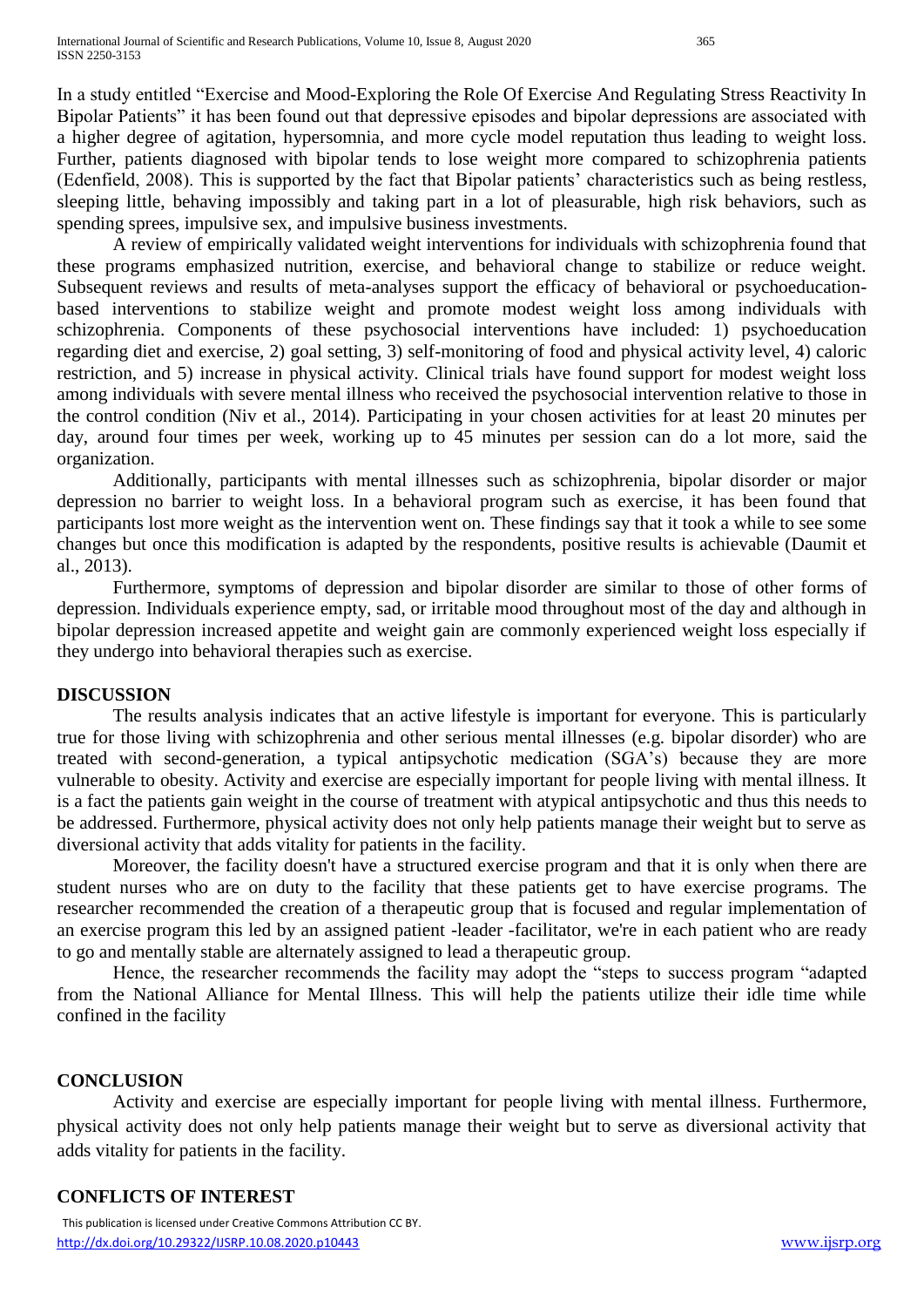International Journal of Scientific and Research Publications, Volume 10, Issue 8, August 2020 366 ISSN 2250-3153

The author declares there are no significant competing financial, professional, or personal interests that might have influenced the performance or presentation of the work described in this manuscript

## **REFERENCES**

- *About Mental Illness - National Alliance on Mental Illness - Iowa, Inc. - National Alliance on Mental Illness – Iowa, Inc.* (n.d.). Retrieved June 23, 2020, from https://namiiowa.org/about-mental-illness/
- Camelo, E. V. M., Velasques, B., Ribeiro, P., Netto, T., & Cheniaux, E. (2013). Attention impairment in bipolar disorder: A systematic review. *Psychology and Neuroscience*, *6*(3), 299–309. https://doi.org/10.3922/j.psns.2013.3.08
- Chaput, J., Saindon, J., Gauthier, Y., Lancto, G., Vincent, A., Gagnon, S., & Tremblay, A. (2008). *Doi:10.1080/00048670701689428*. *May*, 1–11. papers3://publication/uuid/9B319DE2-5CB3-4E3B-ACFB-C5395AF859AE
- Das, C., Mendez, G., Jagasia, S., & Labbate, L. (2012). Second-generation antipsychotic use in schizophrenia and associated weight gain: A critical review and meta-analysis of behavioral and pharmacologic treatments. *Annals of Clinical Psychiatry : Official Journal of the American Academy of Clinical Psychiatrists*, *24*, 225–239.
- Daumit, G. L., Dickerson, F. B., Wang, N. Y., Dalcin, A., Jerome, G. J., Anderson, C. A. M., Young, D. R., Frick, K. D., Yu, A., Gennusa, J. V., Oefinger, M., Crum, R. M., Charleston, J., Casagrande, S. S., Guallar, E., Goldberg, R. W., Campbell, L. M., & Appel, L. J. (2013). A behavioral weight-loss intervention in persons with serious mental illness. *New England Journal of Medicine*, *368*(17), 1594– 1602. https://doi.org/10.1056/NEJMoa1214530
- Dayabandara, M., Hanwella, R., Ratnatunga, S., Seneviratne, S., Suraweera, C., & de Silva, V. A. (2017a). Antipsychotic-associated weight gain: Management strategies and impact on treatment adherence. *Neuropsychiatric Disease and Treatment*, *13*, 2231–2241. https://doi.org/10.2147/NDT.S113099
- Dayabandara, M., Hanwella, R., Ratnatunga, S., Seneviratne, S., Suraweera, C., & de Silva, V. A. (2017b). Antipsychotic-associated weight gain: Management strategies and impact on treatment adherence. In *Neuropsychiatric Disease and Treatment* (Vol. 13, pp. 2231–2241). Dove Medical Press Ltd. https://doi.org/10.2147/NDT.S113099
- Eapen, V., & John, G. (2011). Weight gain and metabolic syndrome among young patients on antipsychotic medication: What do we know and where do we go? *Australasian Psychiatry*, *19*(3), 232–235. https://doi.org/10.3109/10398562.2010.539609
- Edenfield, T. M. (2008). Exercise and mood: Exploring the role of exercise in regulating stress reactivity in bipolar disorder. *Dissertation Abstracts International: Section B: The Sciences and Engineering*, *68*(8- B), 5566. http://search.ebscohost.com/login.aspx?direct=true&db=psyh&AN=2008-99040- 257&lang=es&site=ehost-live&scope=site
- Every-Palmer, S., Huthwaite, M. A., Elmslie, J. L., Grant, E., & Romans, S. E. (2018). Long-term psychiatric inpatients' perspectives on weight gain, body satisfaction, diet and physical activity: A mixed methods study 11 Medical and Health Sciences 1117 Public Health and Health Services. *BMC*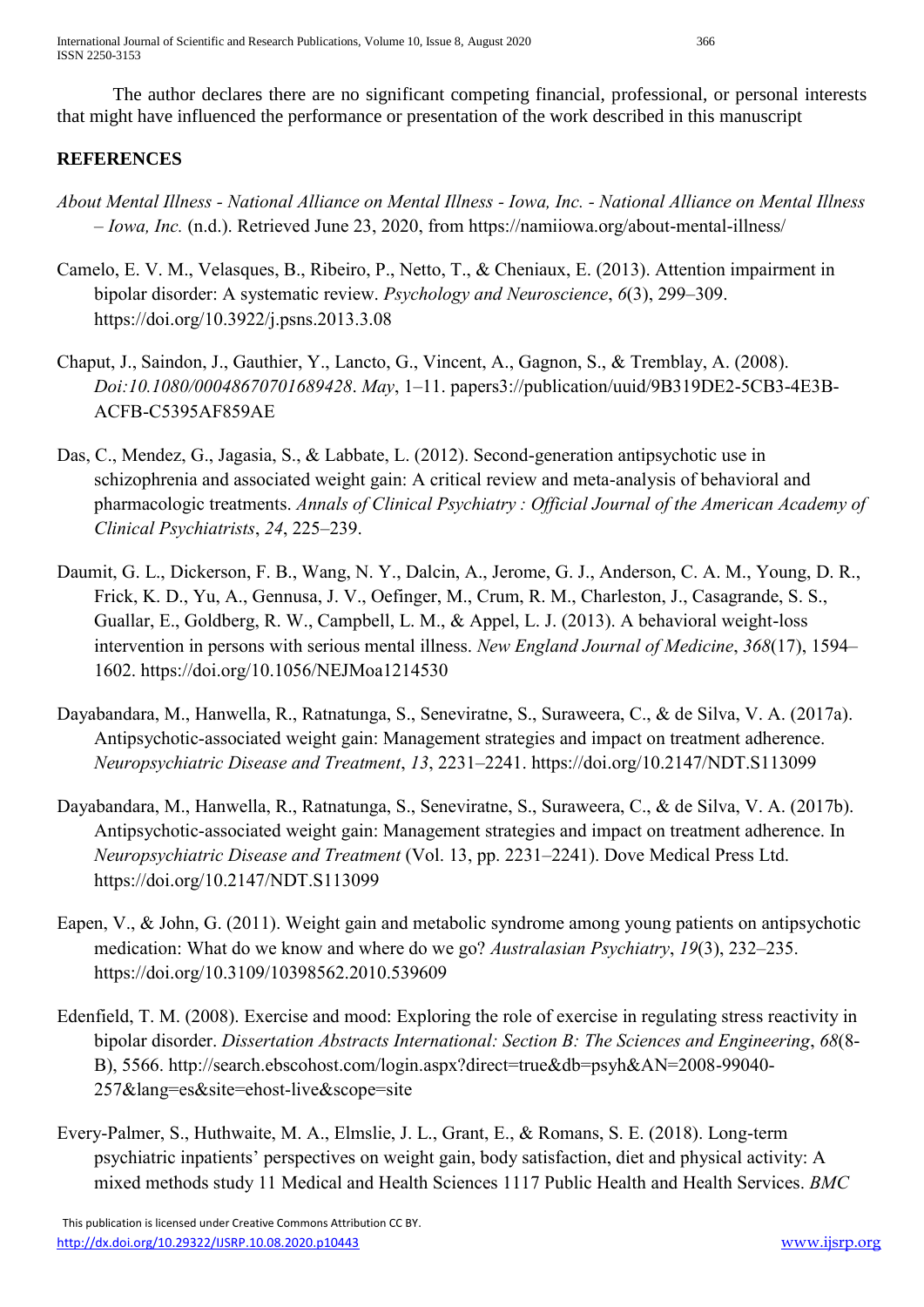*Psychiatry*, *18*(1), 1–10. https://doi.org/10.1186/s12888-018-1878-5

- Faulkner, G., Cohn, T., & Remington, G. (2007). Interventions to reduce weight gain in schizophrenia. *Cochrane Database of Systematic Reviews*, *1*, 1–163. https://doi.org/10.1002/14651858.CD005148.pub2
- Feldmann, T. B. (2001). Bipolar disorder and violence. *Psychiatric Quarterly*, *72*(2), 119–129. https://doi.org/10.1023/A:1010315509112
- Foy, C. G., Rejeski, W. J., Berry, M. J., Zaccaro, D., & Woodard, C. M. (2001). Gender moderates the effects of exercise therapy on health-related quality of life among COPD patients. *Chest*, *119*(1), 70– 76. https://doi.org/10.1378/chest.119.1.70
- Garno, J. L., Gunawardane, N., & Goldberg, J. F. (2008). Predictors of trait aggression in bipolar disorder. *Bipolar Disorders*, *10*(2), 285–292. https://doi.org/10.1111/j.1399-5618.2007.00489.x
- Gilbody, S., Bagnall, A. M., Duggan, L., & Tuunainen, A. (2016). Risperidone versus other atypical antipsychotic medication for schizophrenia. *Cochrane Database of Systematic Reviews*, *2016*(9), 2–5. https://doi.org/10.1002/14651858.CD002306.pub2
- Gunnell, D., & Harbord, R. M. (2003). Better or worse: a longitudinal study of the mental health of adults living in private households in Great Britain. *Semantic Scholar*.
- Hampton, J. N., Trotman, H. D., Addington, J., Bearden, C. E., Cadenhead, K. S., Cannon, T. D., Cornblatt, B. A., Mathalon, D. H., McGlashan, T. H., Tsuang, M. T., Perkins, D. O., Seidman, L. J., Woods, S. W., & Walker, E. F. (2018). The relation of atypical antipsychotic use and stress with weight in individuals at clinical high risk for psychosis. *Stress and Health*, *34*(5), 591–600. https://doi.org/10.1002/smi.2819
- Malhi, G. S., Mitchell, P. B., & Caterson, I. (2001). Why getting fat, Doc? Weight gain and psychotropic medications. *Australian and New Zealand Journal of Psychiatry*, *35*(3), 315–321. https://doi.org/10.1046/j.1440-1614.2001.00891.x
- Manderscheid, R. W., Ryff, C. D., Freeman, E. J., McKnight-Eily, L. R., Dhingra, S., & Strine, T. W. (2010). Evolving definitions of mental illness and wellness. *Preventing Chronic Disease*, *7*(1).
- Martínez-Ortega, J. M., Funes-Godoy, S., Díaz-Atienza, F., Gutiérrez-Rojas, L., Pérez-Costillas, L., & Gurpegui, M. (2013). Weight gain and increase of body mass index among children and adolescents treated with antipsychotics: A critical review. *European Child and Adolescent Psychiatry*, *22*(8), 457– 479. https://doi.org/10.1007/s00787-013-0399-5
- Miller, W. C., Koceja, D. M., & Hamilton, E. J. (1997). A meta-analysis of the past 25 years of weight loss research using diet, exercise or diet plus exercise intervention. *International Journal of Obesity*, *21*(10), 941–947. https://doi.org/10.1038/sj.ijo.0800499
- Naslund, J. A., Whiteman, K. L., McHugo, G. J., Aschbrenner, K. A., Marsch, L. A., & Bartels, S. J. (2017). Lifestyle interventions for weight loss among overweight and obese adults with serious mental illness: A systematic review and meta-analysis. In *General Hospital Psychiatry* (Vol. 47, pp. 83–102). Elsevier